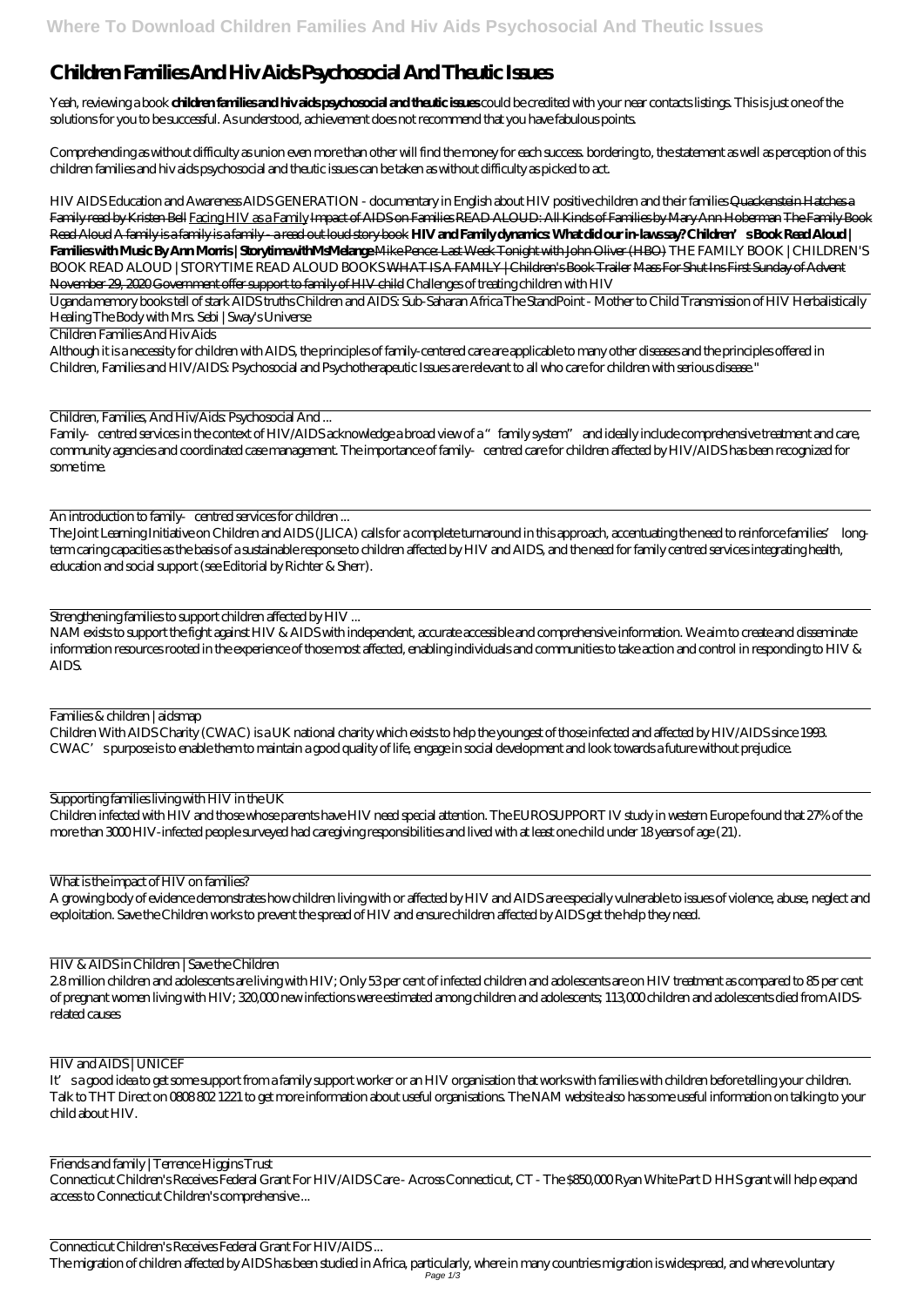fostering of children has been a feature of family life since long before HIV appeared (Madhavan, 2004). The movement of children whose parents can no longer take of them may involve travelling long distances, and it follows migration patterns established for far different reasons.

Families, children, migration and AIDS

A child's family and community can be hard struck by the effects of AIDS as parents get sick, are not able to work, or are not there to protect their children. The results of this can disrupt children' slives and put their health and security at risk. As of 2015, 13.4 million children (0-17) lost one or both parents to AIDS and more than 80% of these children (10.9 million) live in sub-Saharan Africa. 1,2 Children orphaned by AIDS are considered vulnerable - recent UNICEF research shows ...

The majority of children living with HIV are infected via mother-to-child transmission (MTCT), during pregnancy, childbirth or breastfeeding. This is sometimes referred to as 'vertical transmission' or 'parent-to-child-transmission'.

Protecting and Supporting Children Affected by HIV and ...

HIV treatment – the access to and uptake of antiretroviral treatment (ART) – for children living with HIV has seen weaker progress compared to pregnant mothers living with the virus. These variations in progress are especially evident across regions and countries.

Children, HIV and AIDS 2019 - UNICEF DATA

HIV treatment for children (34%) continues to lag behind that of adults (64%), and perinatally-infected children experience major health and adjustment challenges as they grow through adolescence into young adulthood. Thus, the pediatric HIV epidemic is far from over.

Children born into families affected by HIV : AIDS

Buy Children Families & Hiv/Aids by online on Amazon.ae at best prices. Fast and free shipping free returns cash on delivery available on eligible purchase.

Children Families & Hiv/Aids by - Amazon.ae

Children, HIV and AIDS | Avert

About 47 per cent of the 1.8 million children (aged 0–14 years) living with HIV around the world in 2019 did not receive ART, and when they did receive it, often it came too late. Without timely treatment, one third of children with HIV die before their second birthday.

Children and AIDS front page | Children & AIDS

In many countries children are deeply affected by the problems caused by HIV and AIDS both directly and indirectly. They are affected by the loss or illness of family members, teachers and health workers. They can be affected by stigma. Older children can learn and share basic facts about reproductive and sexual health before puberty.

Presents a family-focused, culturally sensitive, and systems-coordinated approach for the provision of effective service delivery and care to HIV/AIDS children and their families. Replete with in-depth clinical case examples, it describes an array of modalities, including family, individual, and group treatment, as well as hypnotherapeutic techniques for nonpharmacologic pain management.

The Pocket Book is for use by doctors nurses and other health workers who are responsible for the care of young children at the first level referral hospitals. This second edition is based on evidence from several WHO updated and published clinical guidelines. It is for use in both inpatient and outpatient care in small hospitals with basic laboratory facilities and essential medicines. In some settings these guidelines can be used in any facilities where sick children are admitted for inpatient care. The Pocket Book is one of a series of documents and tools that support the Integrated Managem.

Thousands of HIV-positive women give birth every year. Further, because many pregnant women are not tested for HIV and therefore do not receive treatment,

the number of children born with HIV is still unacceptably high. What can we do to eliminate this tragic and costly inheritance? In response to a congressional request, this book evaluates the extent to which state efforts have been effective in reducing the perinatal transmission of HIV. The committee recommends that testing HIV be a routine part of prenatal care, and that health care providers notify women that HIV testing is part of the usual array of prenatal tests and that they have an opportunity to refuse the HIV test. This approach could help both reduce the number of pediatric AIDS cases and improve treatment for mothers with AIDS. Reducing the Odds will be of special interest to federal, state, and local health policymakers, prenatal care providers, maternal and child health specialists, public health practitioners, and advocates for HIV/AIDS patients. January

This volume is intended as a resource for personnel within the child welfare field serving children and families whose lives are touched by HIV and AIDS. The contributors add insight to and fuel the discussion of the fight against AIDS. They provide tools to help better serve the children and adolescents that the current epidemic so tragically affects.

In December 1982, the Centers for Disease Control received the first reports of cases of children with HIV/AIDS. Since that time, the child welfare system, as well as other human service organizations, have been coping with and responding to the crises of children and families living with HIV/AIDS, including the considerable number of children affected by AIDS through the illness of their parents, siblings, or other family members. This volume is intended as a resource for personnel within the child welfare field serving children and families whose lives are touched by HIV and AIDS. The contributors add insight to and fuel the